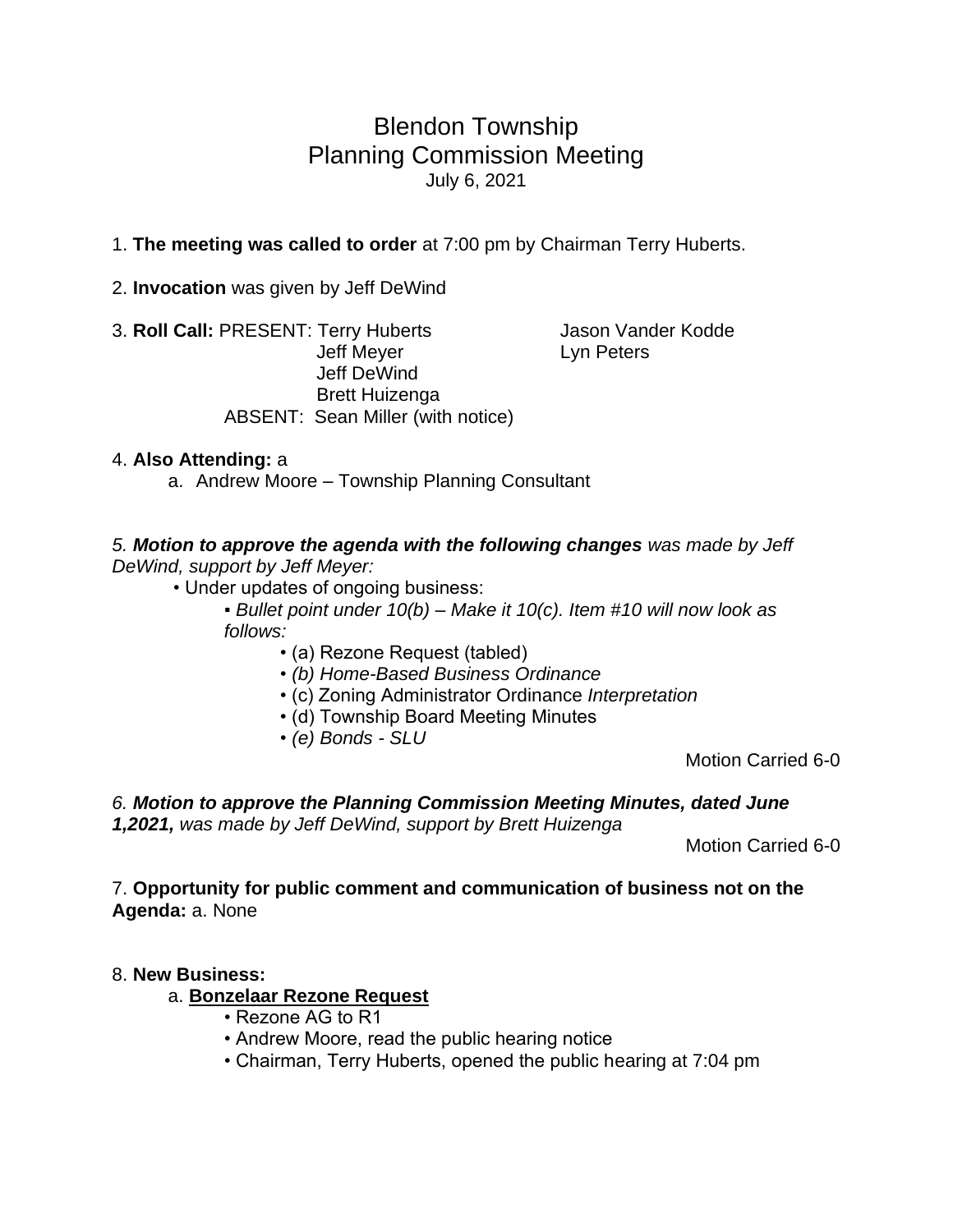- Applicants, Gordon Bonzelaar and Margaret Punter-Bonzelaar, were present.
- There were no public comments:
- Andrew Moore highlighted the ordinance
- Chairman Hubert closed the public hearing at 7:07 pm
- *Motion to recommend to the Township Board, the rezone of parcel #70-13-16-100-019 from AG to R1, was made by Brett Huizenga, support by Jeff DeWind*

## b. **Schreur Rezone Request:**

- Rezone AG to R1
- Andrew Moore, read the public hearing notice
- Chairman, Terry Huberts, opened the public hearing at 7:09 pm
	- o Applicant, Eric Schreur, was present. .
	- o There were two public comments:
		- **Kevin VerHage**
		- John Nyholt
	- o Andrew Moore highlighted the ordinance
- Chairman Huberts closed the public hearing at 7:16 pm.
- *Motion to recommend to the Township Board, the rezone of parcel #70-13-36-400-011, was made by Lyn Peters, support by Jeff DeWind.*

Motion Carried 5-0 Huizenga abstains from the vote

# **c. Matthew Chappuies:**

- Land use planning specialist for Ottawa County
	- o Distributed the 'Ottawa County Groundwater Sustainability Initiative' booklet to the commissioners
	- o Currently holding meetings with Township Supervisor Kevin Peters and Kurt Gernaat discussing the ground water issues that are affecting the township.
	- o Mr. Chappuies made a number of recommendations to the Commissioners concerning the Master Plan and current ordinances.

### **d. Updating the Master Plan:**

- Provide direction for Township Planner, Andrew Moore, concerning whether the township is looking to update just a portion of the Master Plan or the entire Master Plan at this time.
- Discussion ensued between the commissioners
	- o Update is being driven by the lack of Commercial and Industrial zoned areas.
- *Motion to have the township planner, Andrew Moore, update the Blendon Township Master Plan to include additional commercial*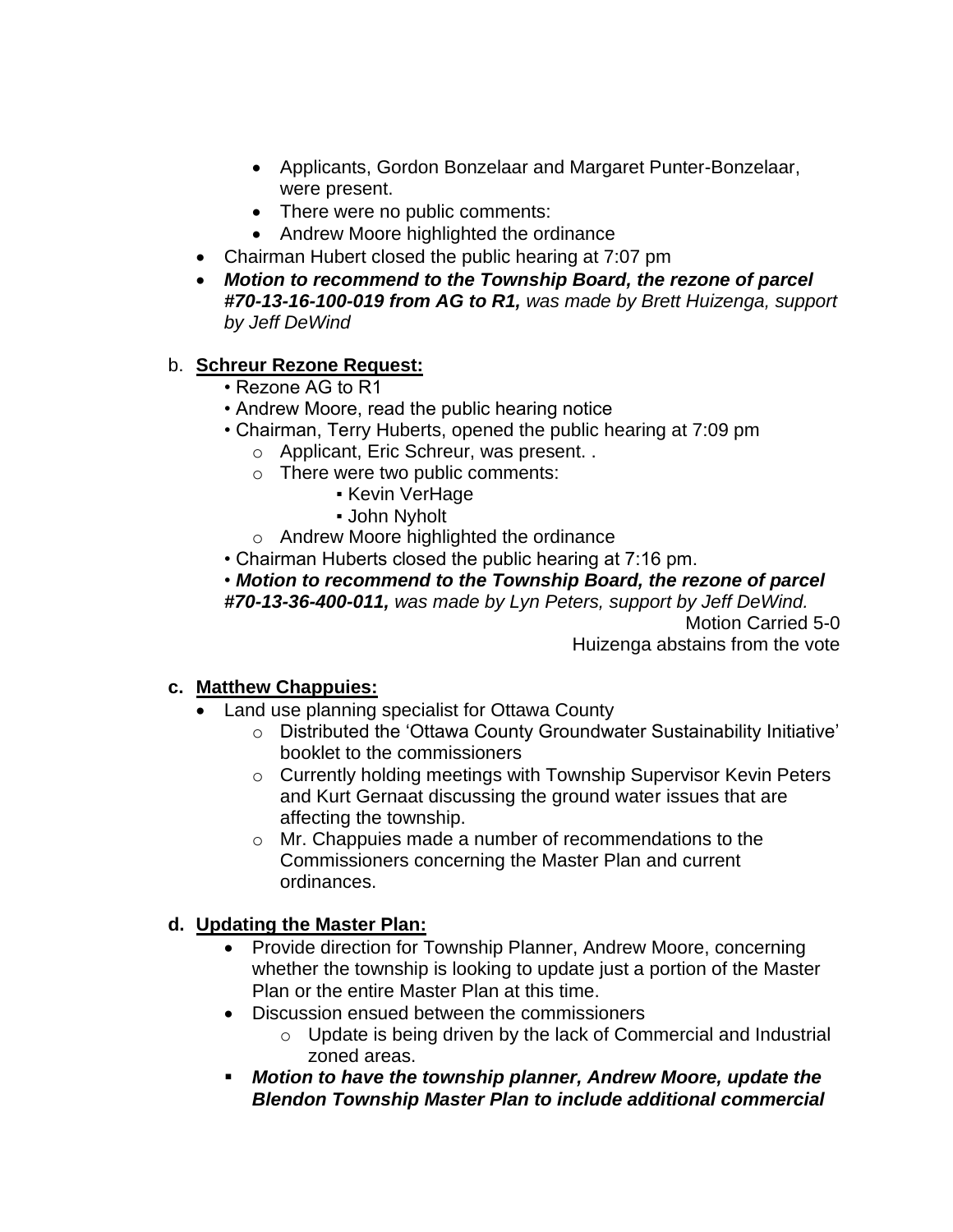*and industrial zoned areas was made by Jason Vander Kodde support by Brett Huizenga.* 

Motion Carried 6-0

### 9. **Old Business: None**

### 10. **Updates of Ongoing Business:**

#### **a. Mike Knoper Rezone Request:**

- Tabled at the May 5, 2021 meeting.
- Request to remained tabled.

#### b. **Home-based Business Ordinance Draft:**

• Nothing new

### c. **Zoning Administrator's Formal Interpretation:**

- Zoning Administrator, Kirk Scharphorn Jr, submitted to the commission, a written interpretation of the meaning of the term 'warehouse' verses 'mini warehouse' as used in the Light Industrial Zone in our zoning ordinances.
	- o The commissioners agreed that interpretation of the Zoning Administrator is the interpretation that will be used going forward.
- Township Planner, Andrew Moore, recommended that the Commission decide if there is a want for 'mini-warehouse' storage in Blendon Township, and if so, which zoning district would we want permitted by right. o After discussion, the commissioners agreed that the LI zone would best fit this type of use.
- Mr. Moore to contact Mr. Scharphorn and the township's attorney, Jim Scales, to inquire if we are allowed to legally prohibit mini-warehouses in the township.
- *Motion to have Andrew Moore move forward with writing the zoning text amendment was made by Jason Vander Kodde, support by Lyn Peters.*

Motion Carried 6-0

### **d. Township Board Meeting Minutes:**

- Trustee and Board Liaison, Jeff Meyer, highlighted the minutes from the Board meeting.
- e. **Bonds and SLU:**  No new updates or changes

#### 11. **Opportunity for public comment and communication of business not on the agenda: None**

#### 12. **Planning Commissioner Comments:**

• Jeff Meyer will not be at the August meeting.

- 13. **Correspondence for informational purposes only:**
	- a. YTD Budget vs Actual Report (through June 2021)